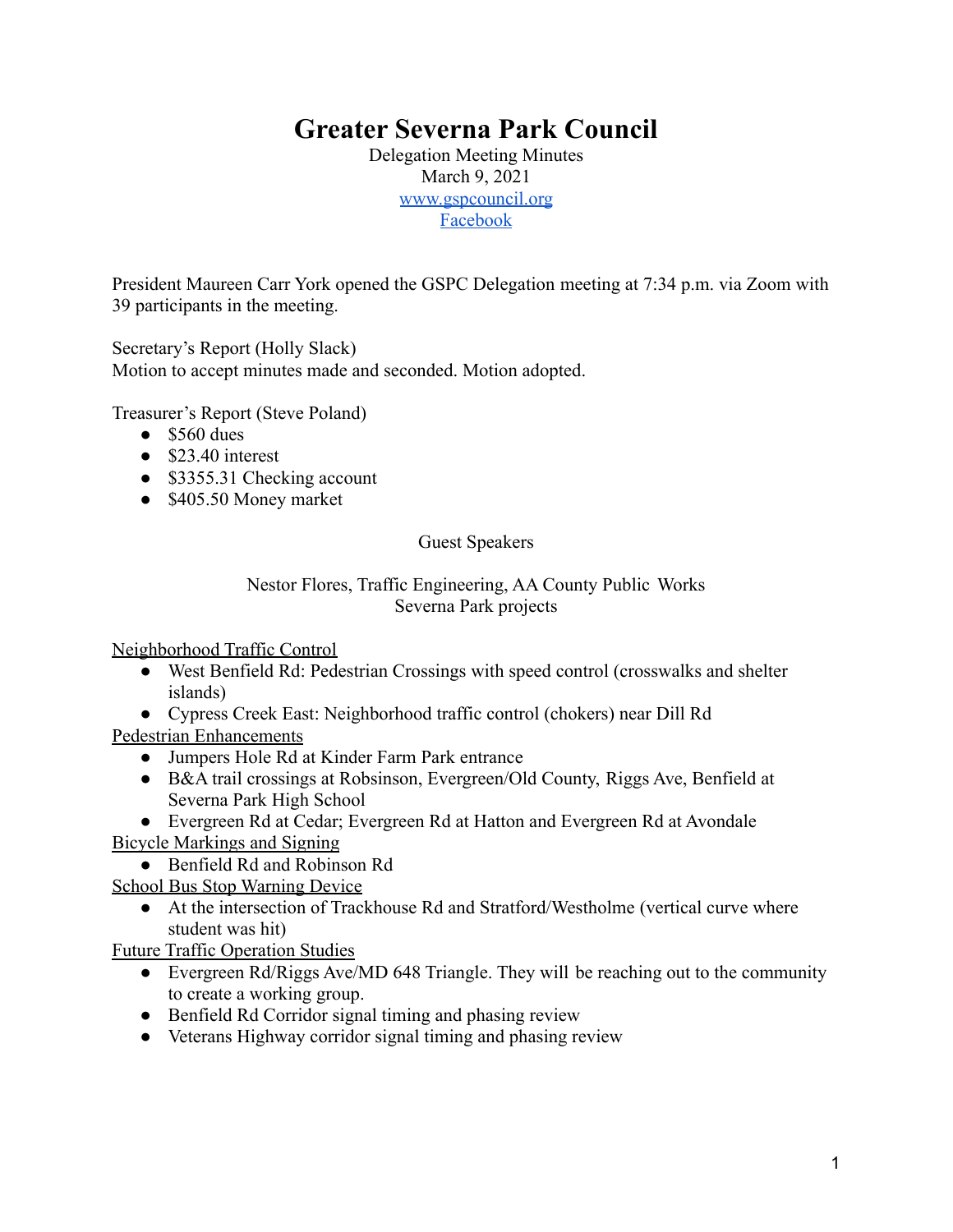## Q&A

*Is there any update on Jumpers Hole Road? (Amy Leahy, GSPC Director)* That is with the office of transportation but he can get details. Councilwoman Amanda Fiedler: The Jumpers Hole Project [page 146a](https://www.aacounty.org/departments/budget-office/forms-and-publications/fy-2021/FY2021%20Approved%20CIP_04_Roads%20and%20Bridges.pdf). It is not slated for funding until FY2023. It is a priority she shares with the County Executive each year, but has not been moved up as of yet.

*When state highways cross county roads, does the state work with you to have these lights timed correctly? (Karen Royer, Berrywood)*

We work closely together, and the closest allies are with District 5.

### Corporal Scott McAdoo, Eastern District Community Relations and Corporal Dwayne Raiford

- The focus of his job is how they share information with the public.
- Corp. McAdoo was a policeman for 10 years, and he has been in this position for 4 years and loves it. He also helps facilitate neighbor disputes.
- PCRC is a great opportunity to get familiar with officers.
- License plate readers are having a lot of success. The technology is incredible, making it much easier to identify crimes.
- They have implemented an anonymous tipline where you can just leave a voicemail and do not need to identify yourself: 410.222.3502

# Q&A

## *Why does the 8600 block of Veterans Highway usually have so many reported assaults? (John Norville, GSPC Director)*

This is actually a police station where people show up to report a crime. Those are the walk-ins. Most district stations will show a lot of activity due to the walk-in reporting.

### Committee Reports

Chamber of Commerce

- At this time, they would normally be planning their Spring Shop Local event which takes place in May at Park Plaza. Due to continuing COVID restrictions, they will be unable to have this event.
- The Permit application has been submitted for the July 4th parade. The parade -- if they can have it -- will be on monday, July 5th since July 4th falls on a Sunday. They are cautiously optimistic and hoping that enough of the restrictions will be lifted to allow for large gatherings. Annapolis is planning their parade, but they are under a different jurisdiction and different protocols than those created by County Executive Pittman.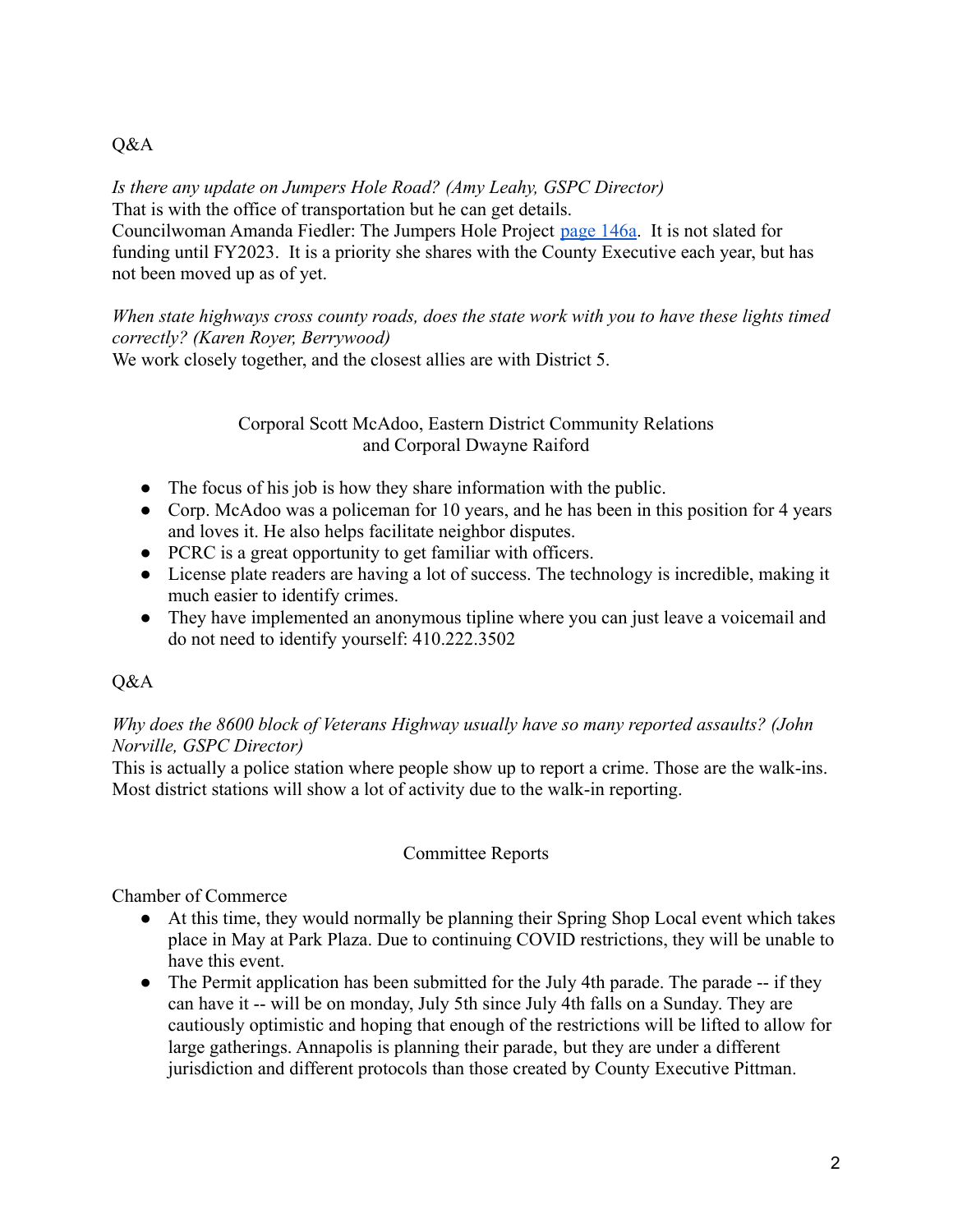- Our businesses are doing everything possible to remain strong and viable. They have been able to take advantage of Federal, State and Local disaster relief in the forms of loans and grants.
- Please reach out to 410.647.3900 or email  $ceo(a)$ gspacc.com

Planning/Zoning/Legislation (Amy Leahy and committee)

- Bill 11-21 does away with the 2009 GDP plan that we have been living with for so long. It will be a big departure from everything we have known. Ms. Fiedler does not believe it will pass as is and that it will be amended.
- Plan 2040 is all-consuming at this point. Art does a great job with his report.
- The Board of Appeals has an evidentiary hearing tomorrow via zoom.
- Allison Pickard declined the offer to meet with the Citizens Advisory committee. They are very disappointed their views have not been addressed. Sadly, they are expecting the regional planning to go the same way.
- Board of Appeals meeting info for tomorrow: [https://www.aacounty.org/boards-and-commissions/board-of-appeals/board-of-appeals-ca](https://www.aacounty.org/boards-and-commissions/board-of-appeals/board-of-appeals-calendar/event/03/10/2021/board-of-appeals-zoom-open-meeting-1) [lendar/event/03/10/2021/board-of-appeals-zoom-open-meeting-1](https://www.aacounty.org/boards-and-commissions/board-of-appeals/board-of-appeals-calendar/event/03/10/2021/board-of-appeals-zoom-open-meeting-1) Need to register ahead of time and a link will be sent by the office.
- The required 60 day Badro report has still not been filed. It is past due now.

# Education Committee (Holly Slack)

Hybrid learning is going well. Although only ⅓ of county students opted for the hybrid format, about half of Severna Park students opted for hybrid.

County Executive Report (Reece Peak)

- They are reaching out to people having trouble getting the vaccine and moving on to group 1c. There are no updates following Gov. Hogan's announcement easing restrictions today. The reported outbreak at the Naval Academy does not affect the county's numbers. Feel free to reach out with any questions by emailing  $expeak22$  ( $\partial$ ) aacounty.org.
- Karen Royer: why isn't there someone from the environment being represented as part of the GDP committee?

County Councilwoman Amanda Fiedler

- Will look into information concerning rising COVID numbers.
- Citizen committee: page 71 of volume 1 is a list of groups that may be included as representatives and one of those is environmental representation. They are looking to further expand or define some of these groups.
- Currently they are reviewing legislation related to personnel matters.
- There is one land use bill about recycling wood but she doesn't think that will impact District 5.
- There is not a lot of other legislation since the focus is on Plan 2040.

Police / Community Relations (Doug Nichols/Mary Vogelsang)

- There will be a zoom meeting on March 17. Maureen will send out the information.
- There is a shredding event in May at AA Co. Police Headquarters off Veterans Highway.